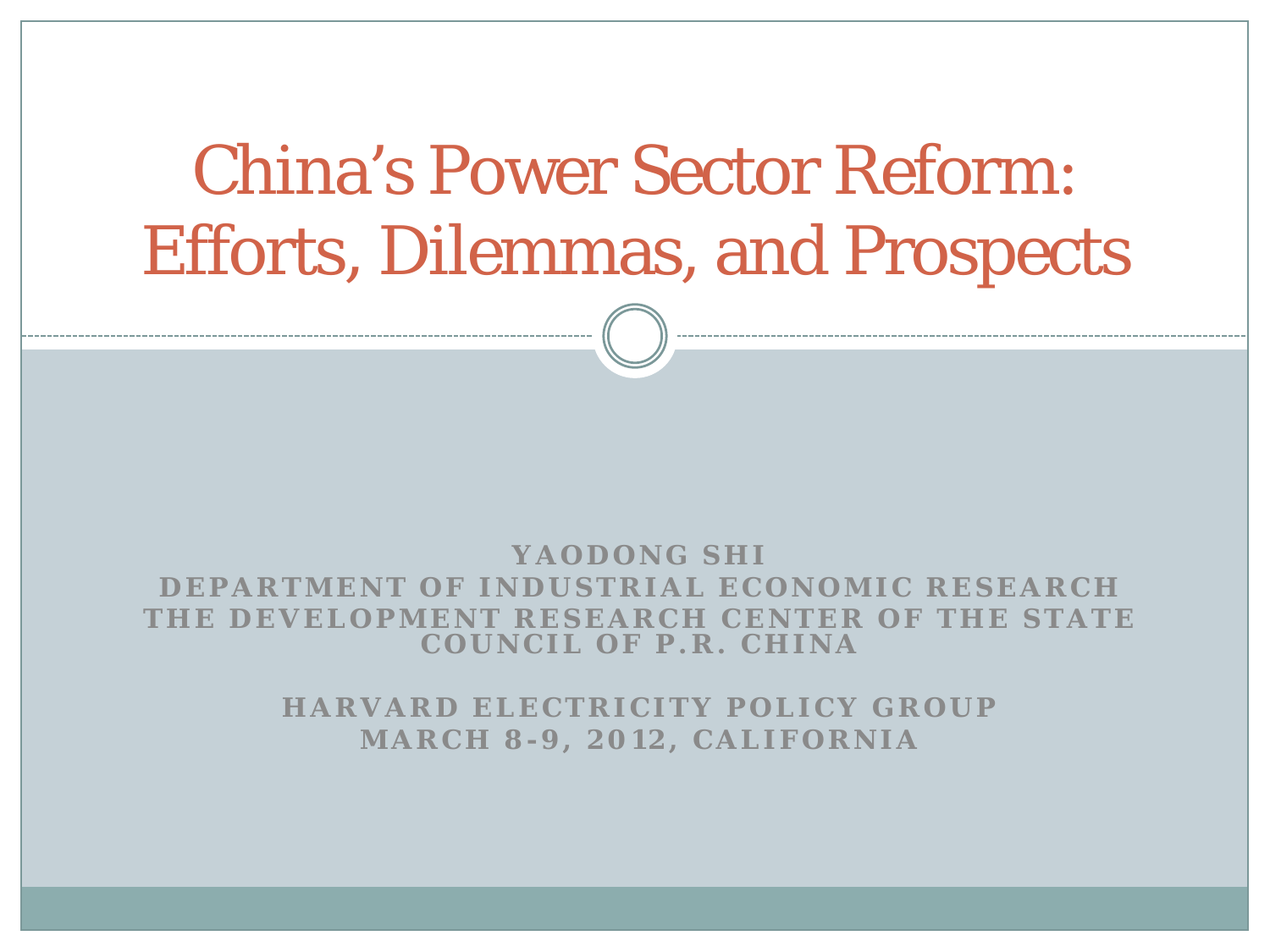### Content

#### • Efforts of the past reforms

- Industrial facts at a glance
- Three phases of past reforms

#### China's current dilemma

- China stuck midway in market-oriented reform
- Governmental position
- Prospects of the future: reforming the unformed Who, what, when, and where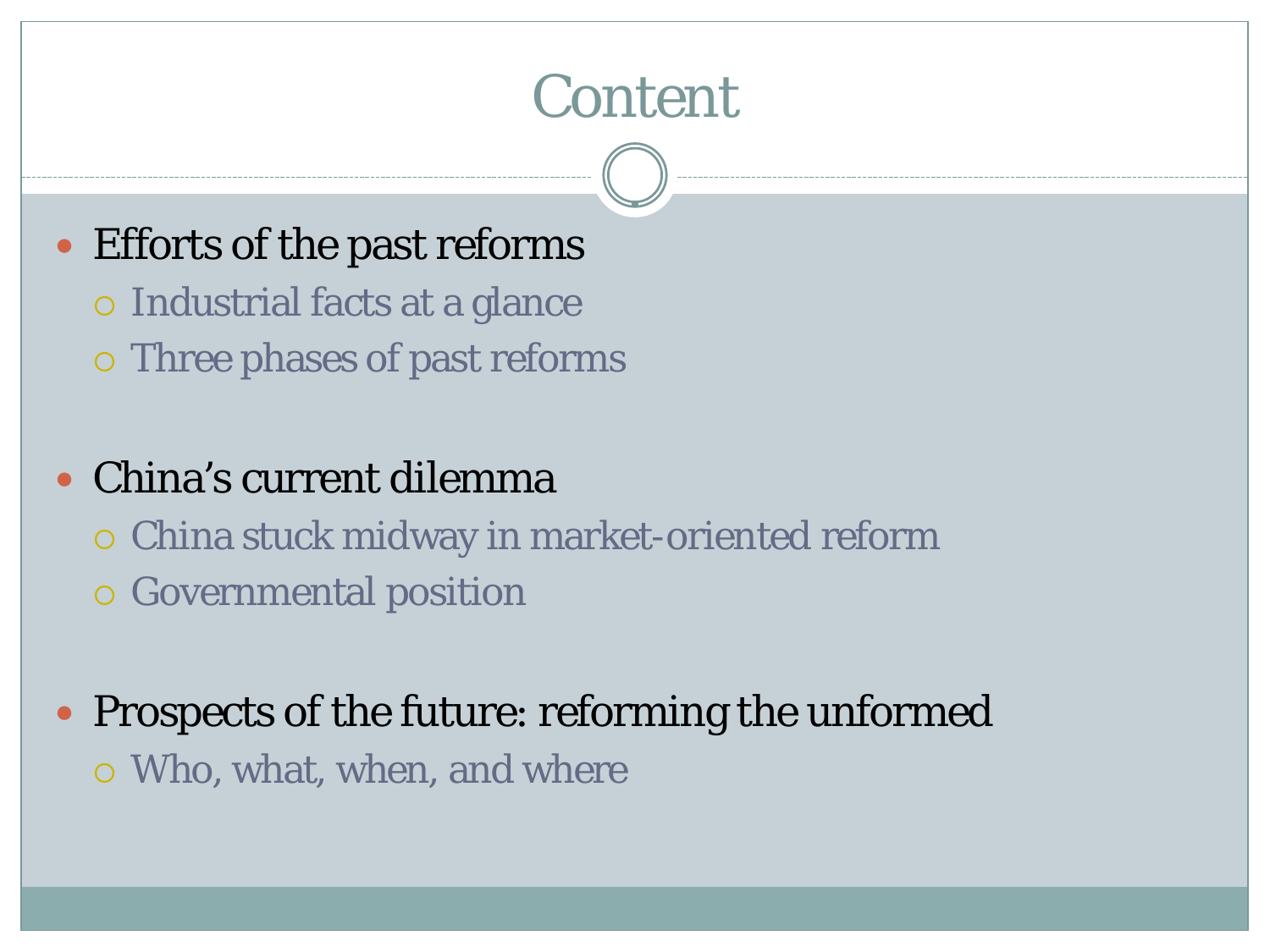### 1. Efforts of the Past Reforms

#### **Industrial facts at a glance**

As of 2010, total installed capacity of power generation reached at 962m KW growing by 10% ; Total power consumption reached at 4.2 trillion [kwh growing by](http://www.cntrades.com/sell/show-3410733.html)  14.6% o[ver the previous yea](http://baike.baidu.com/albums/78573/78573.html)r.

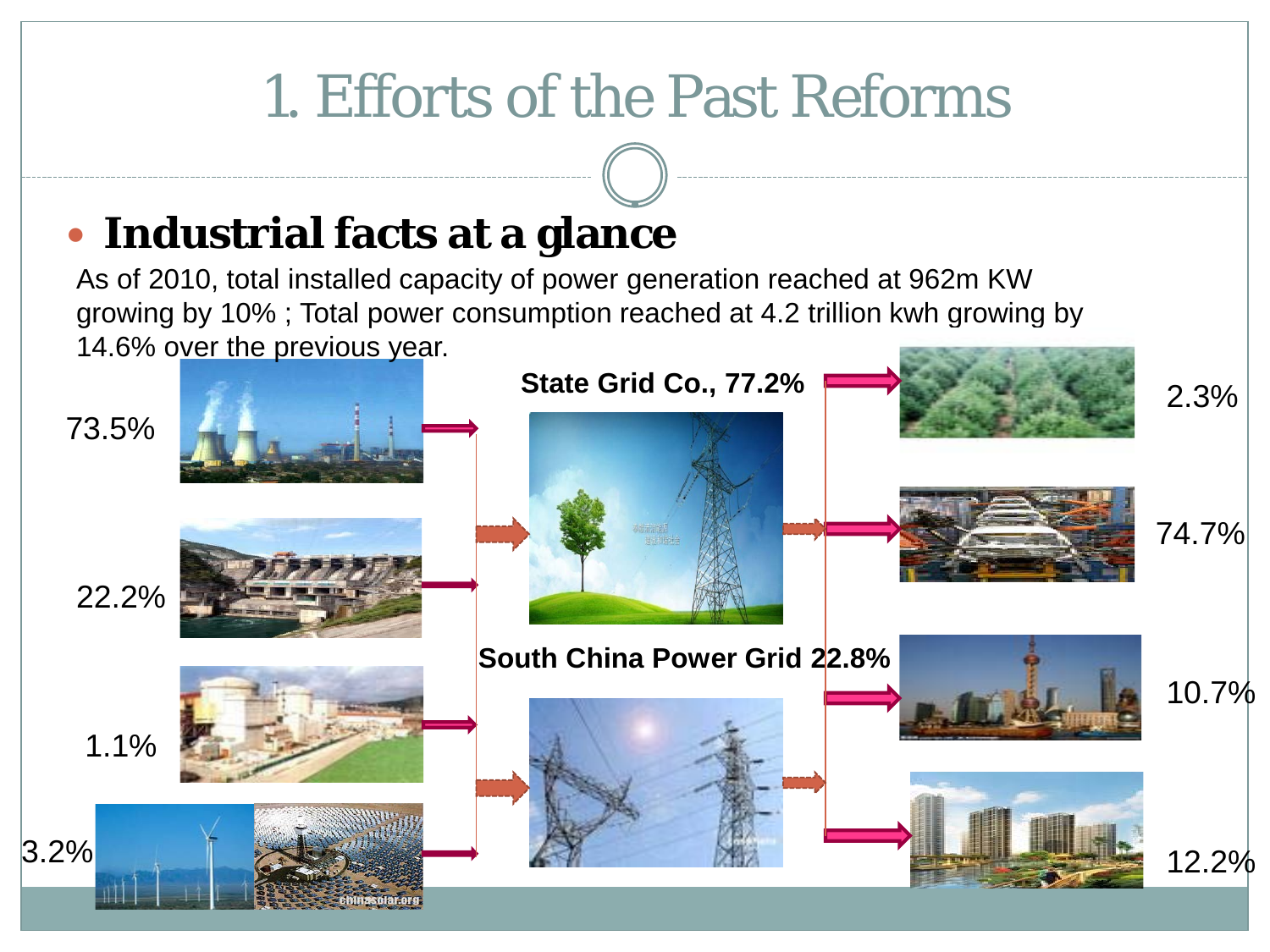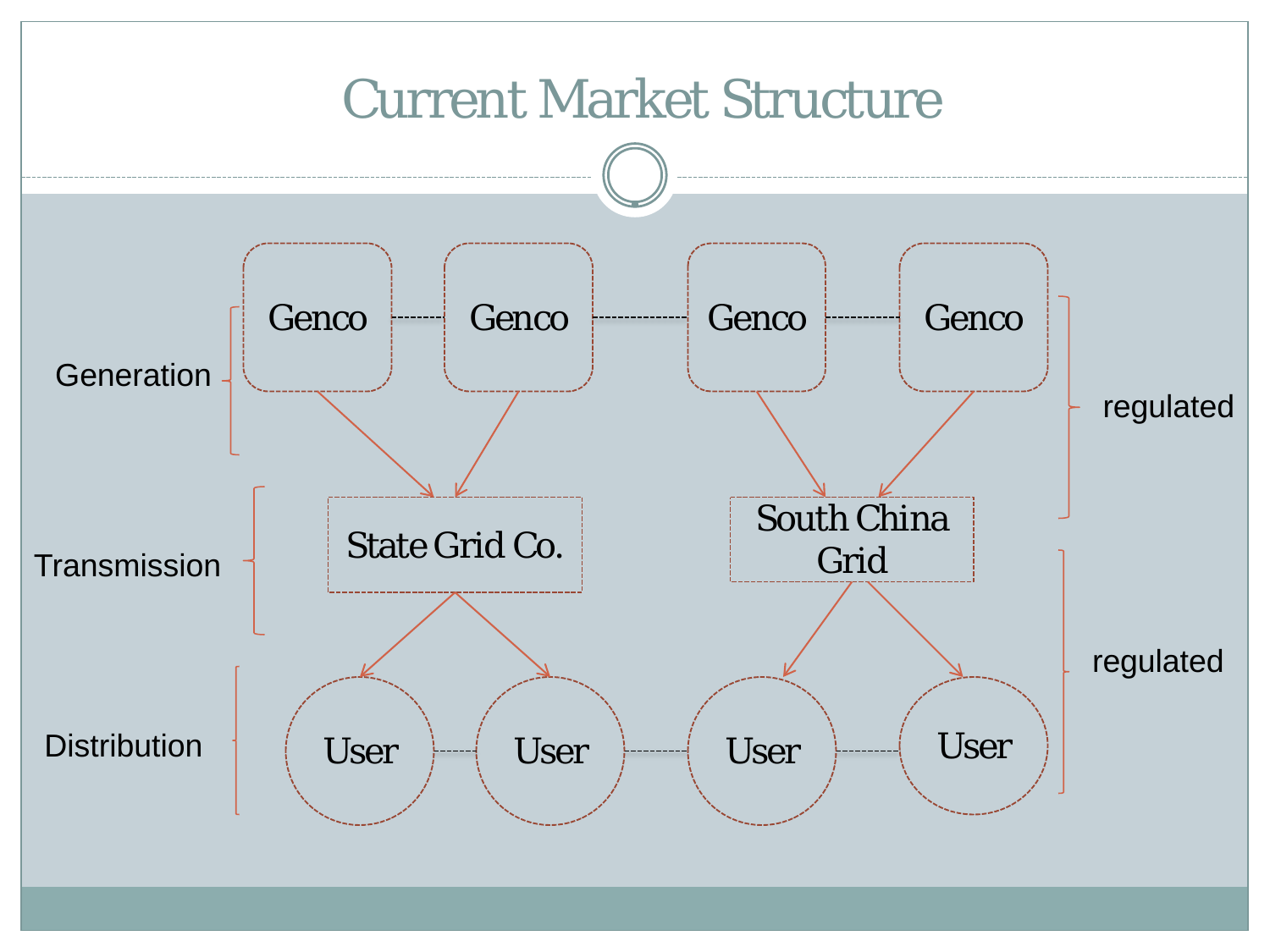### Three Phases of Past Reforms Since 1980s

#### First phase of reform ( 1985 -- 1996)

- Before mid-1980s, highly centralized industry under command-andcontrol of central government.
- In 1985, decentralized reform started to deal with long lasting power shortage, the bottleneck, by loosening strict control over market entry.
- As a result, local IPPs boomed and shortage mitigated.

#### • Second phase of reform (1997-2001).

- State Power Co. established in 1997, aimed at pushing separation between administration and corporate.
- Six provinces and municipalities were involved in bid-based separation of generation and grid in 1998.
- Nationwide discussion of power sector reform swept the country following a brief power surplus and huge deficits of Er Tan Hydropower plant, put into operation in 2000.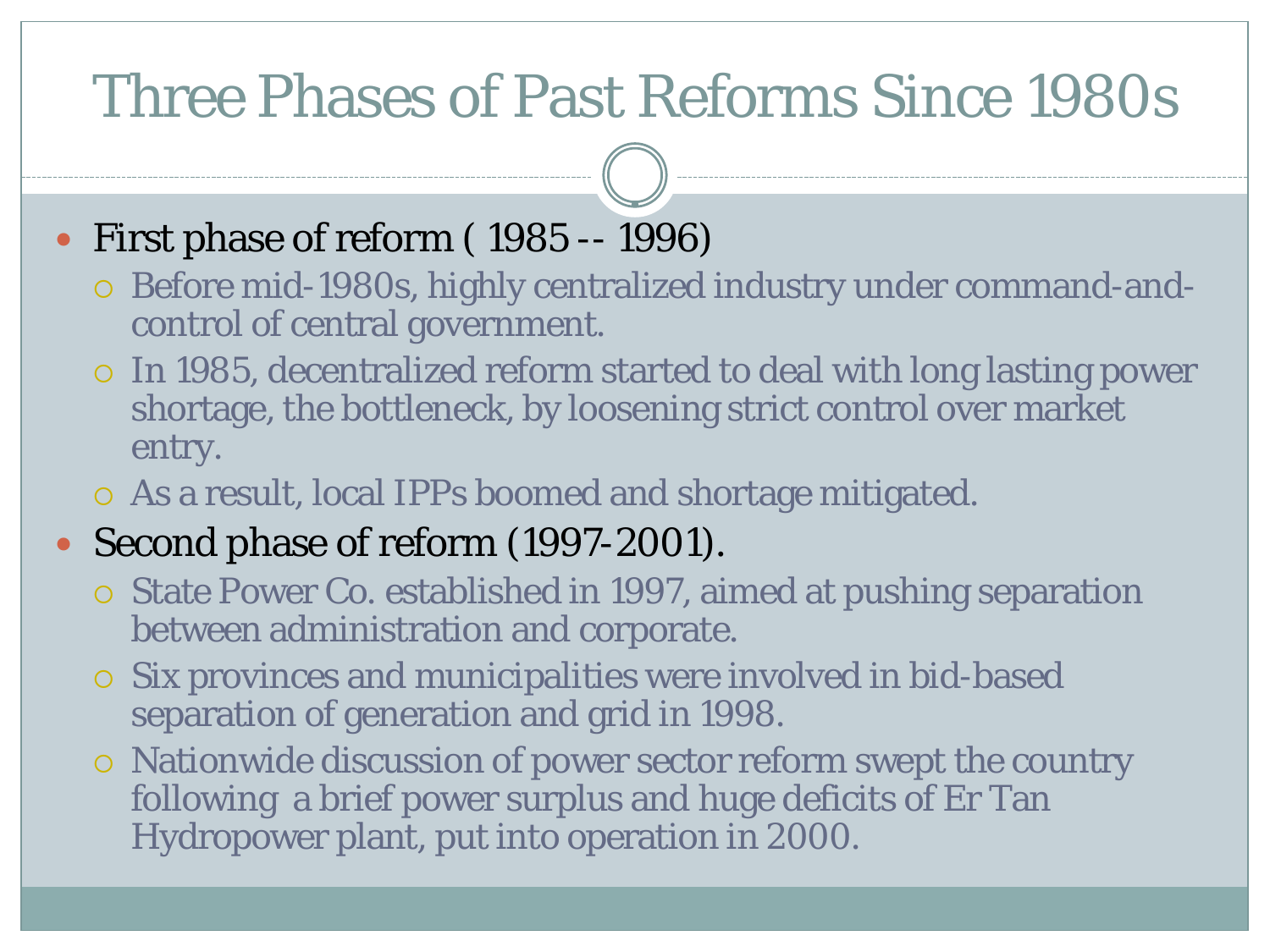#### Three Phases of Past Reforms Since 1980s

• Third phase of reform (2002--): Tough reforms after Mandate No.5

- The market-oriented reform was unveiled by Mandate No. 5 (2002) of the State Council;
- Mapped out the clear target of the market-oriented reform by breaking down monopoly, introducing competition, optimizing resource allocation, setting up a healthy power system with regulated, fairly competing, orderly, and open electricity market;
- Restructured whole industry by splitting the former vertically integrated State Power Co. into pieces: the State Grid Co. with five regional grid companies and South China Grid Co.; the big five power generating companies; four independent ancillary companies.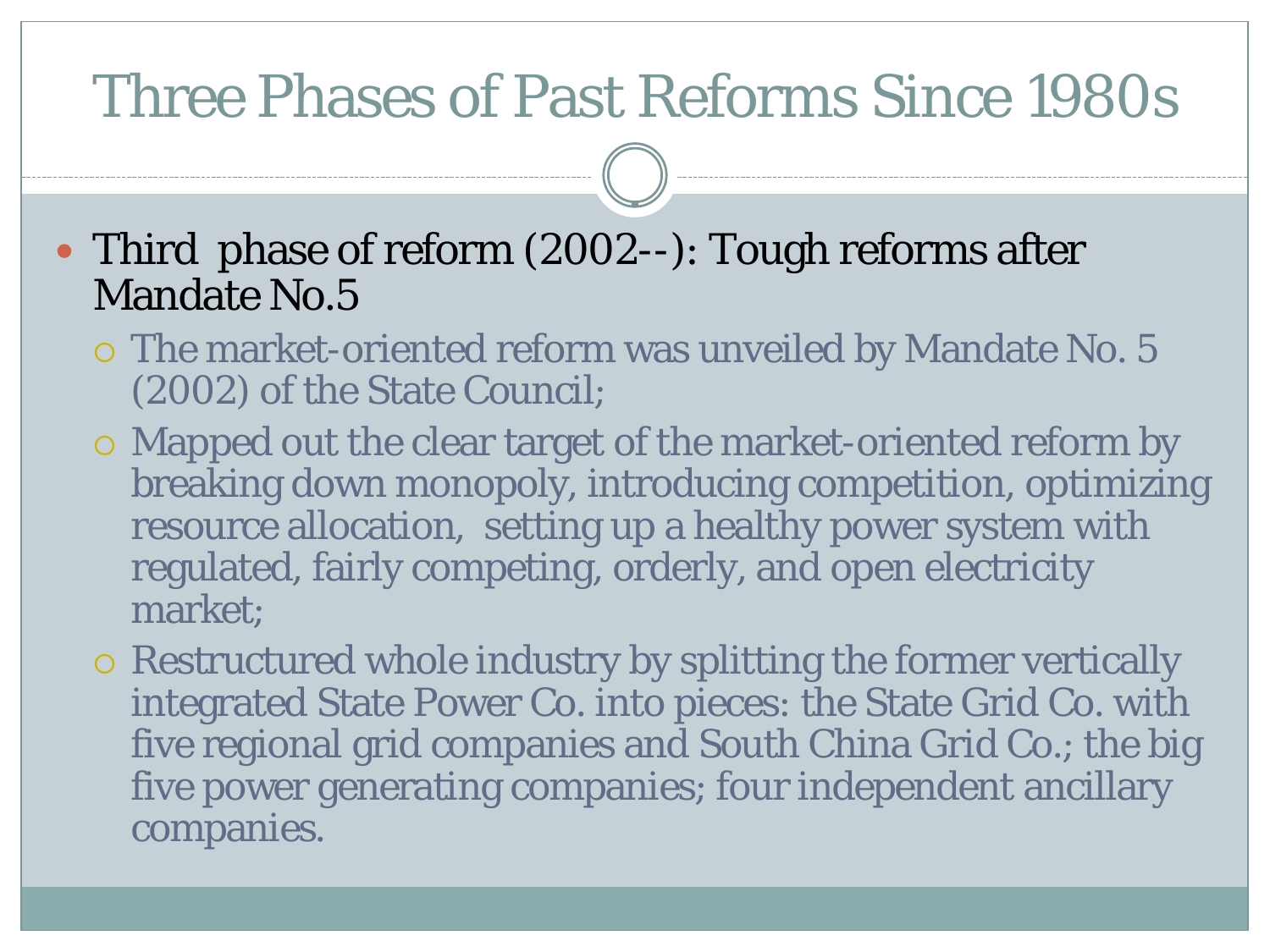### Three Phases of Past Reforms Since 1980s

- Third phase of reform (2002--): Tough reforms after Mandate No.5 (cont'd)
	- Aiming at forming a new pricing mechanism on the basis of bid-based access to the grid by setting up power dispatching center under regional grids; dividing electricity into access-togrid, transmission, distribution, and end-sale prices. Pilot efforts in Northeast and East China failed.
	- By the end of 2010, major IPPs were supposed to participate in bidding for access;
	- Aiming at gradually pushing separation of transmission and distribution;
	- SERC established in March 2003 as an independent regulatory body.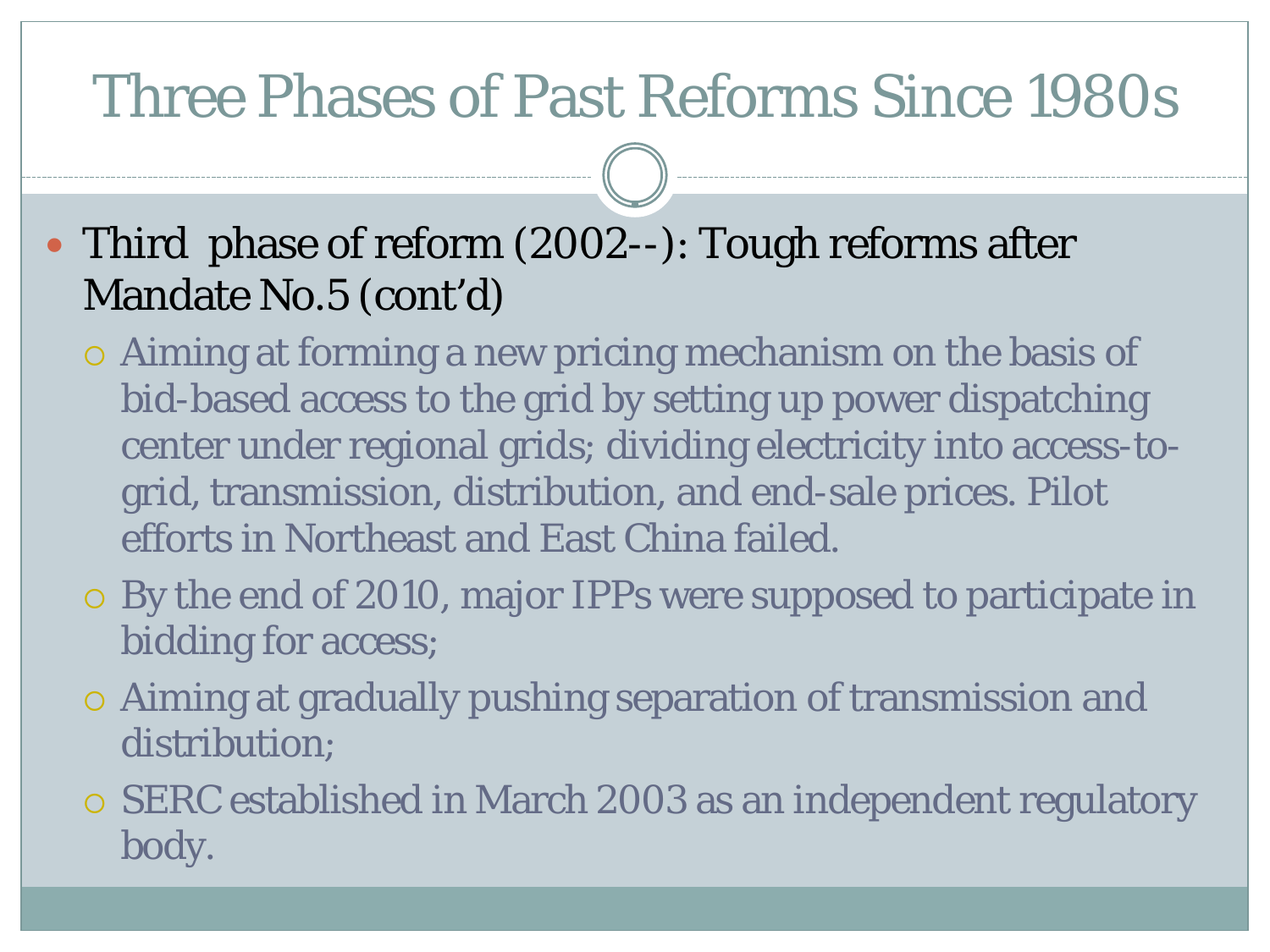# 2. China's Current Dilemma

- China stuck midway in market-oriented reforms
- In comparison to Mandate No.5, very few objectives finished while many more left behind:
	- Finished: competition on the generation side among nationwide big 5 and local IPPs; separating some ancillary services from grid company.
	- Unfinished: being stranded
	- Government, not market, plays the most important role in electric resource allocation;
	- Pricing mechanism: all prices are still being strictly regulated; conflict between coal and electricity;
	- Regional grid companies' functions have been weakened by the State Grid;
	- Bid-based regional market pioneering efforts suspended;
	- SERC is still in embarrassed position;
	- Separation of transmission and distribution still looks far off.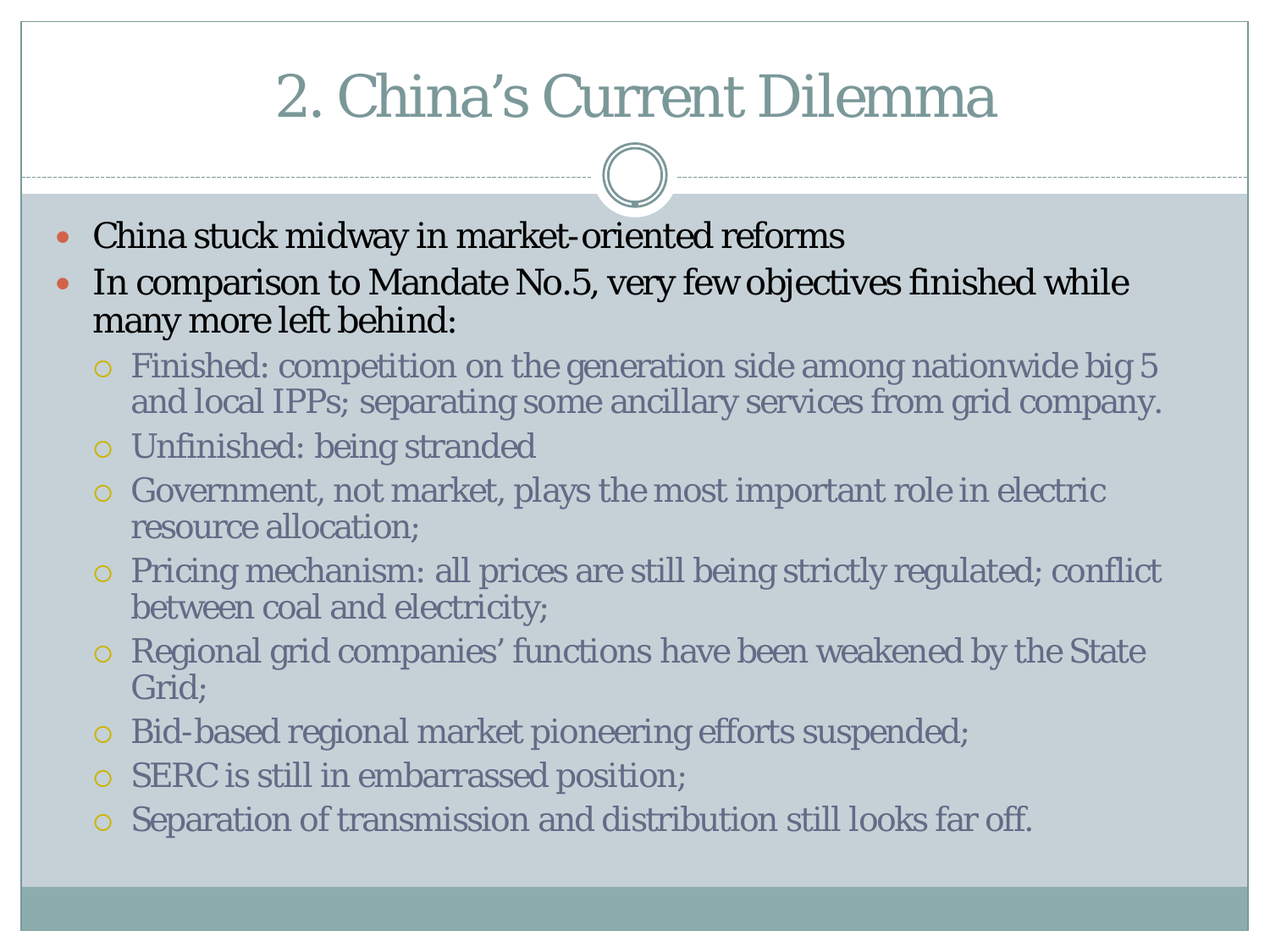# 2. China's Current Dilemma

#### Governmental position in dilemma

- Reform or development to be first? Stressing pressure on power shortage and CPI (Consumer Price Index) made reforms more complicated and difficult; when is the best time for further reforms?
- Will the reliability be impaired by the reforms? California's power crisis and South China's snowstorms in 2008 raised a question for framers;
- Stressing marriage of coal and power sector, can they find solutions by themselves? Or, is it a typical market failure that government must intervene in? The government finds itself unwillingly involved in the conflict between coal and electricity;
- Embarrassed position of SERC, a crippled regulatory body with missing regulated abilities;
- Relationship between central and local government.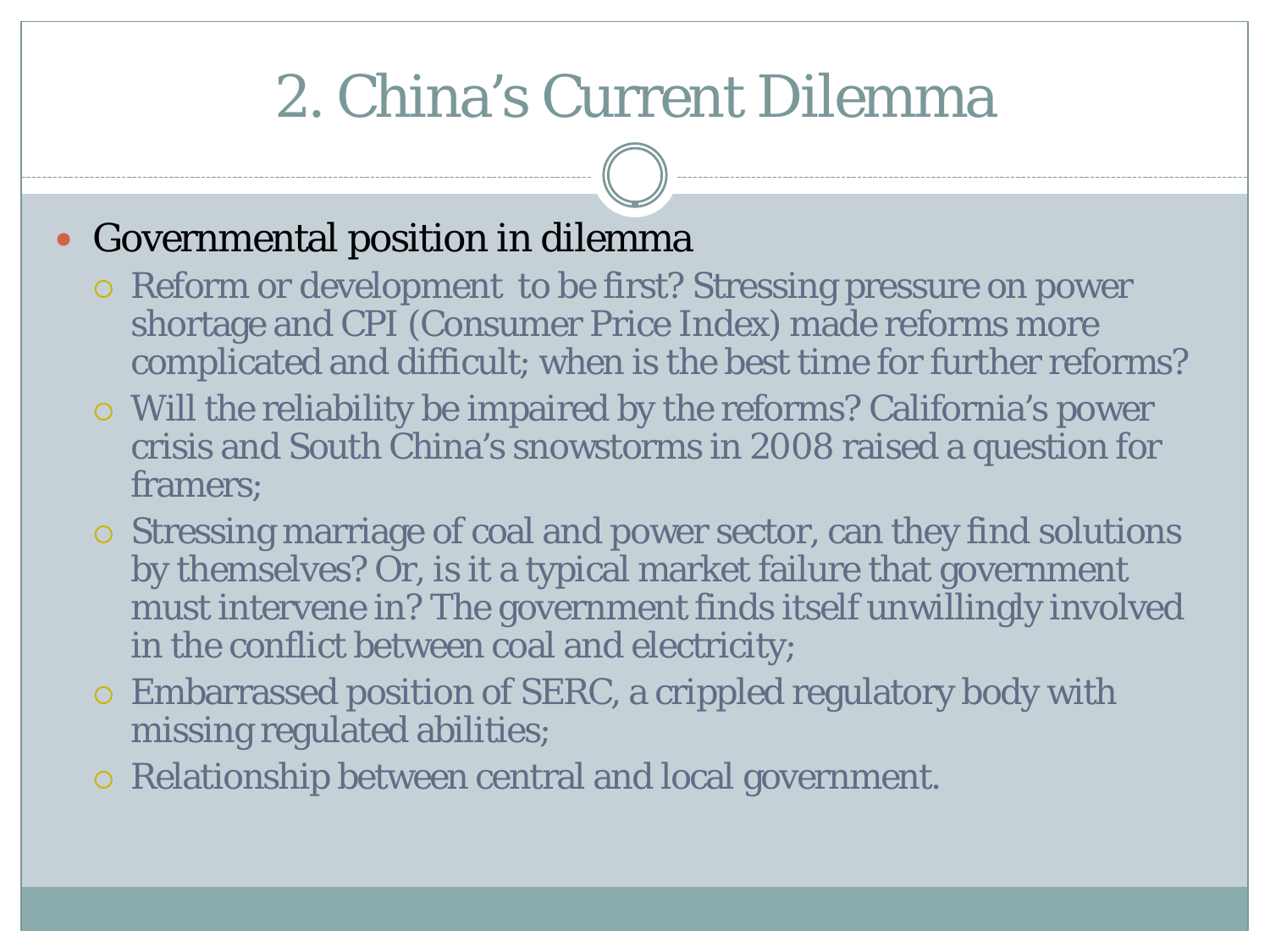#### 3. Prospects of the future: reforming the unformed

- Who: Designer and director
- What: Focuses of the reforms
- When: Merit-order or sequencing
- Where: Regional or Nationwide Market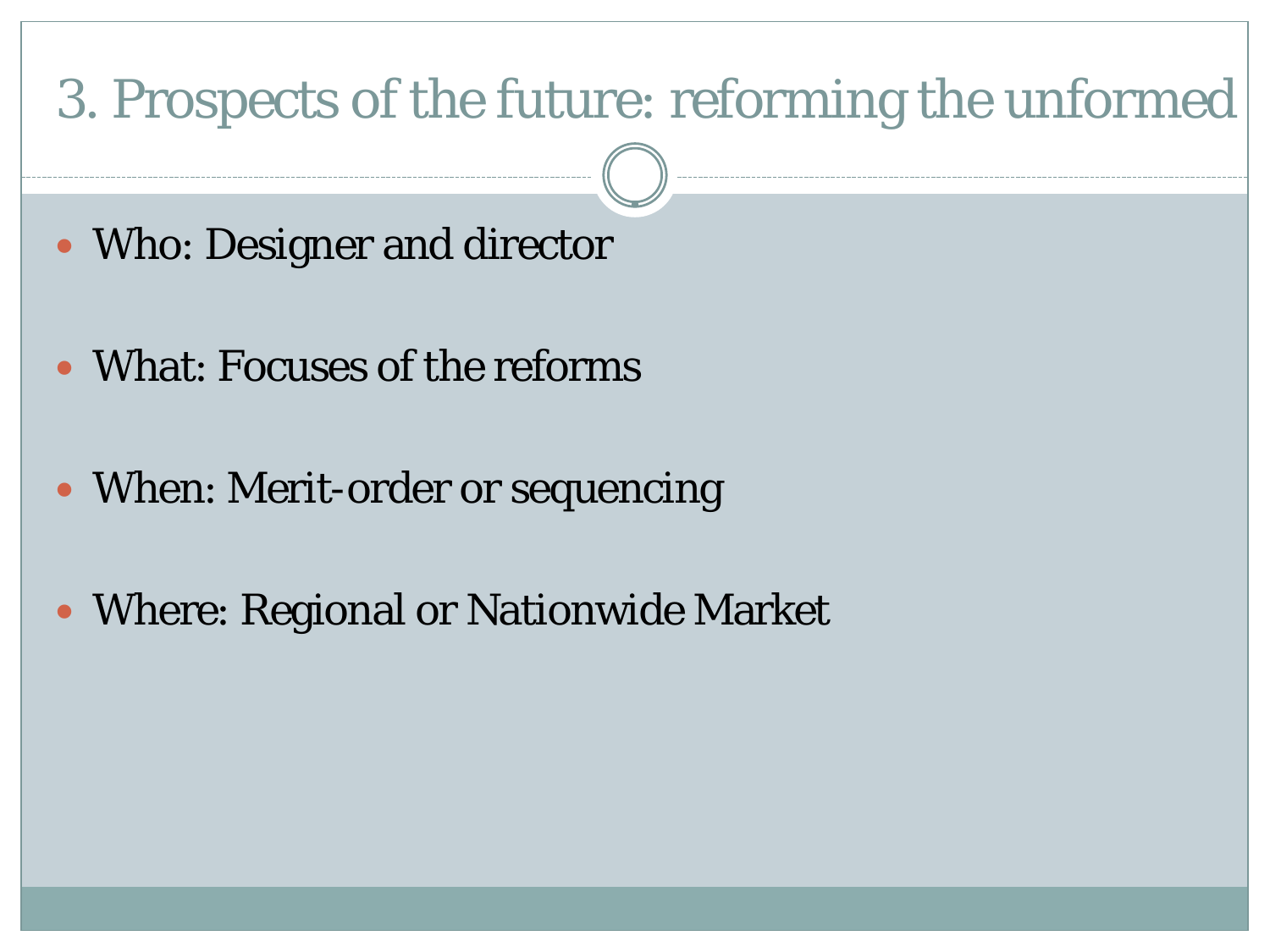### Who: Designer and Director of the Reforms

- An independent, empowered, and ever-improving governmental authority with responsibilities for designing, directing, implementing, and revising reforms, is the primary necessity of the successful reforms.
- EPAct of 1992 granted FERC the authority and responsibility to design and direct market-based reforms.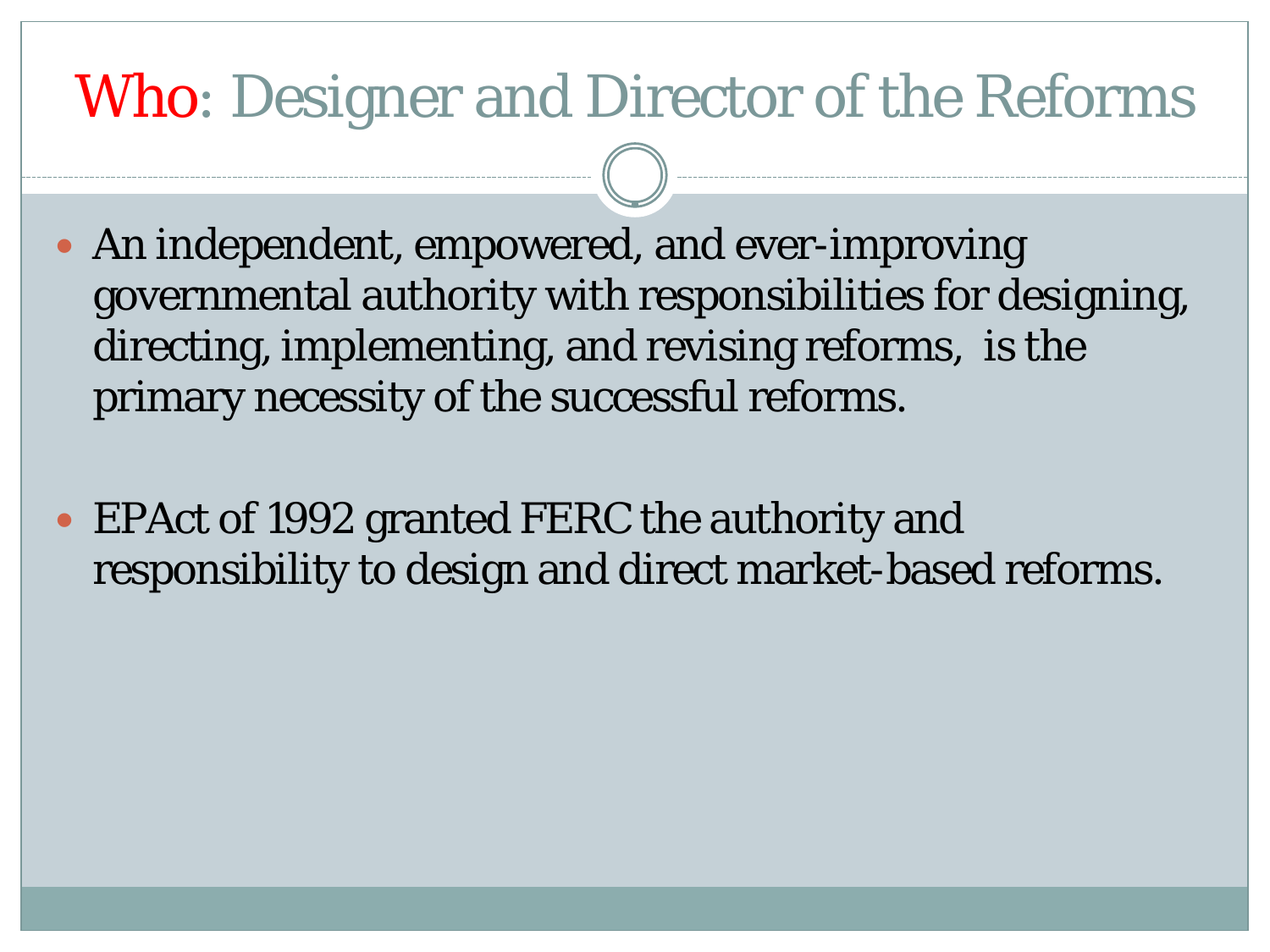#### Making SERC More Like FERC: Transition Needed

- Complete endowment by laws and decrees to lead the reforms;
- Integrated but not separated functions of design, implementation, revision, and regulation rights;
- Complete electricity design and information system;
- Independent of Administration (like FERC independent of DOE);
- Dynamic review and amendment mechanism pursuant to changes of environment;
- Clear boundary of activities, e.g. interregional wholesale market;
- Keeping reliable, just, neutral position at any time and at any place.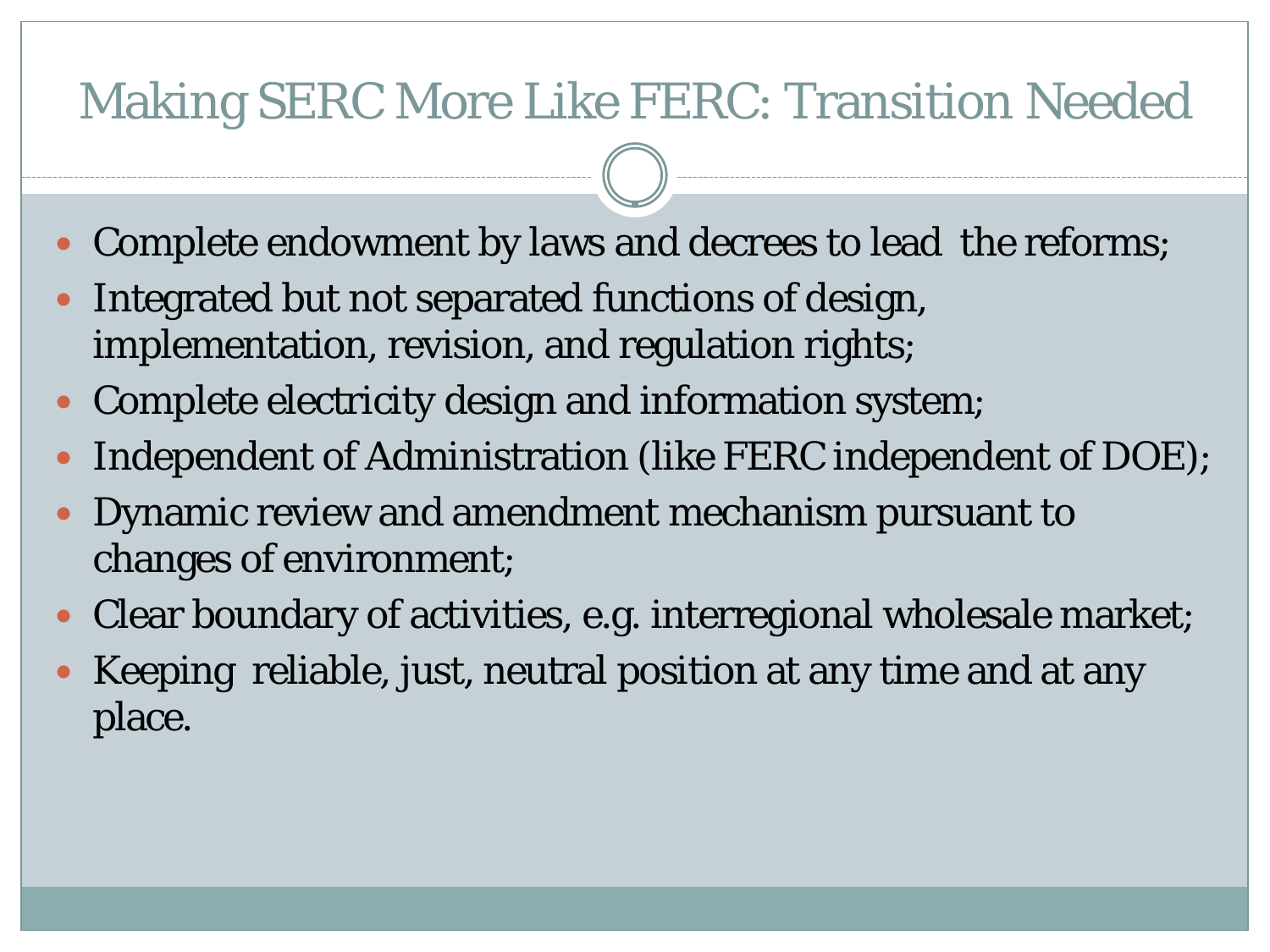### What: Focuses of Reforms

- Institutional changes: legislation, administration and regulations;
- Market design: market model (nationally unified or regional models, final model or intermediate model); pricing regime; market system (wholesale and retail, spot and future); regulation; competition rules;
- Does power pool make sense at early stage?
- Restructuring whole industry: generation, transmission and distribution, ancillary services;
- Incentives to investors by pricing and taxes;
- Securing reforms by dealing with risks, uncertainty, interruption, subsidy, market power, universal services, etc;
- Facing new challenges from greener energy, smarter energy, innovation etc to comply with energy strategy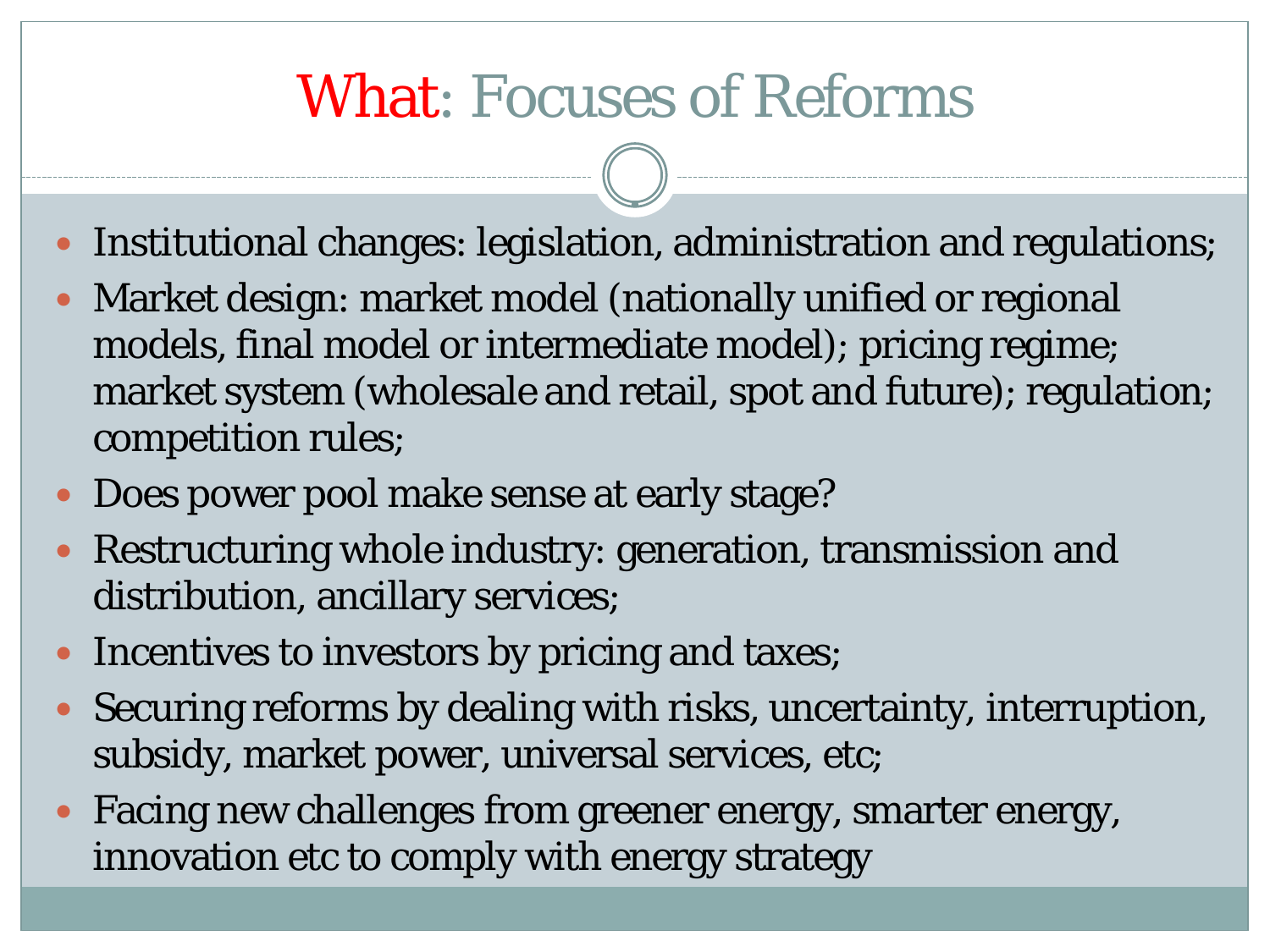### Making a Competitive Market

- Multiple buyers and multiple sellers;
- Open and free entry and exit, to and from the market;
- No abuses of market power or monopolistic power control over market;
- Regulation based on complete and transparent information system (like OASIS Rule);
- Bid-based, security-constrained, economic dispatch with nodal prices;
- A public-involved and complete game rules (NOI);
- A judge or referee stands at a neutral and unbiased position.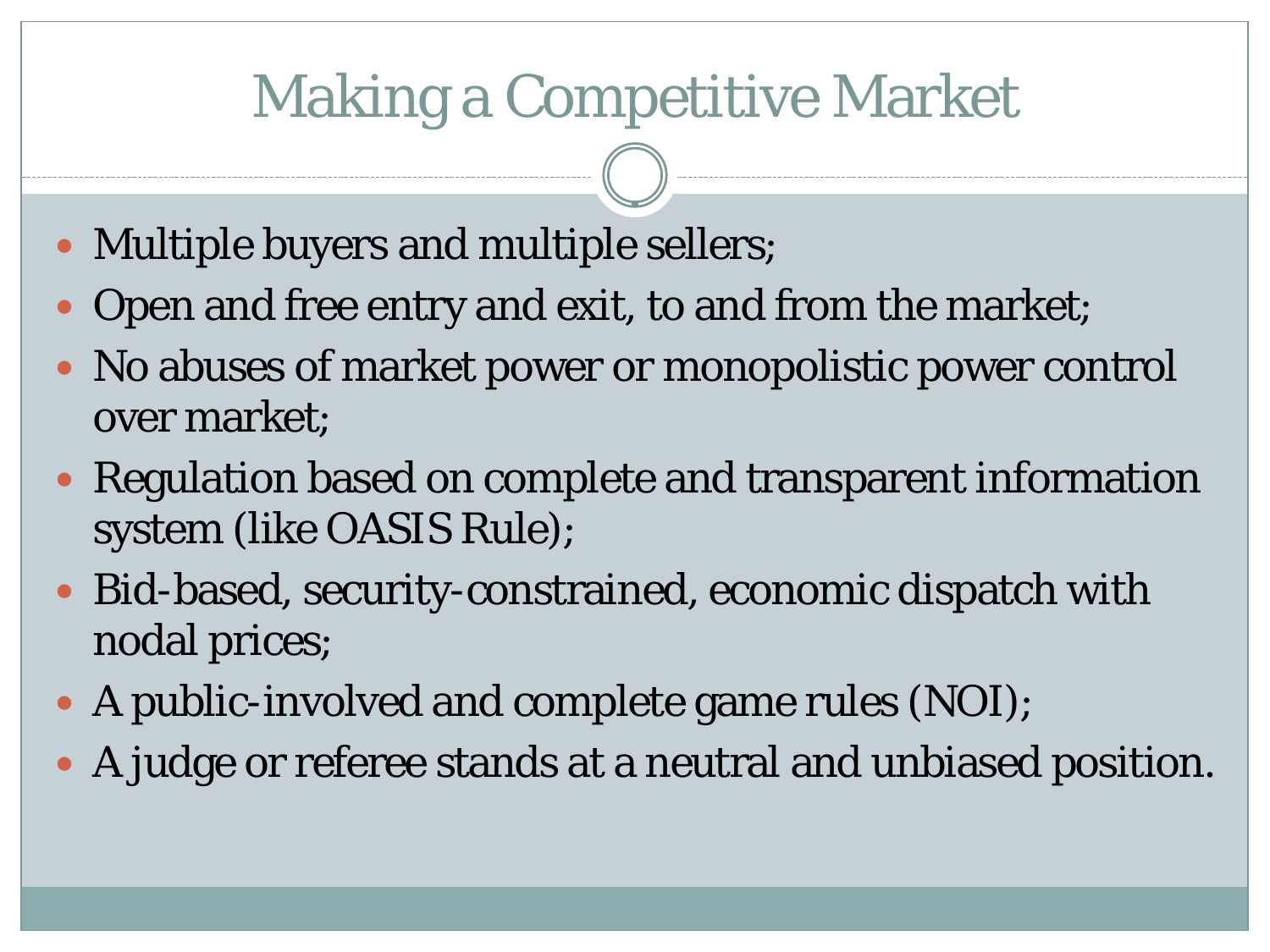#### When: Merit-order or Sequencing of the Reforms

- Restructuring needed prior to pricing reform: open market entry to social investors to form multiple wholesale buyers and multiple wholesale sellers;
- From wholesale to retail market, California's lessons;
- Dispatching to be gradually independent of grid's operations, from functional to financial independence (then ISOs) ;
- Functional, financial and actual separation of transmission and distribution;
- RTOs extending from regional markets;
- Is there a best time for reforms? Or, does power supply exceeding demand make sense to trigger reforms?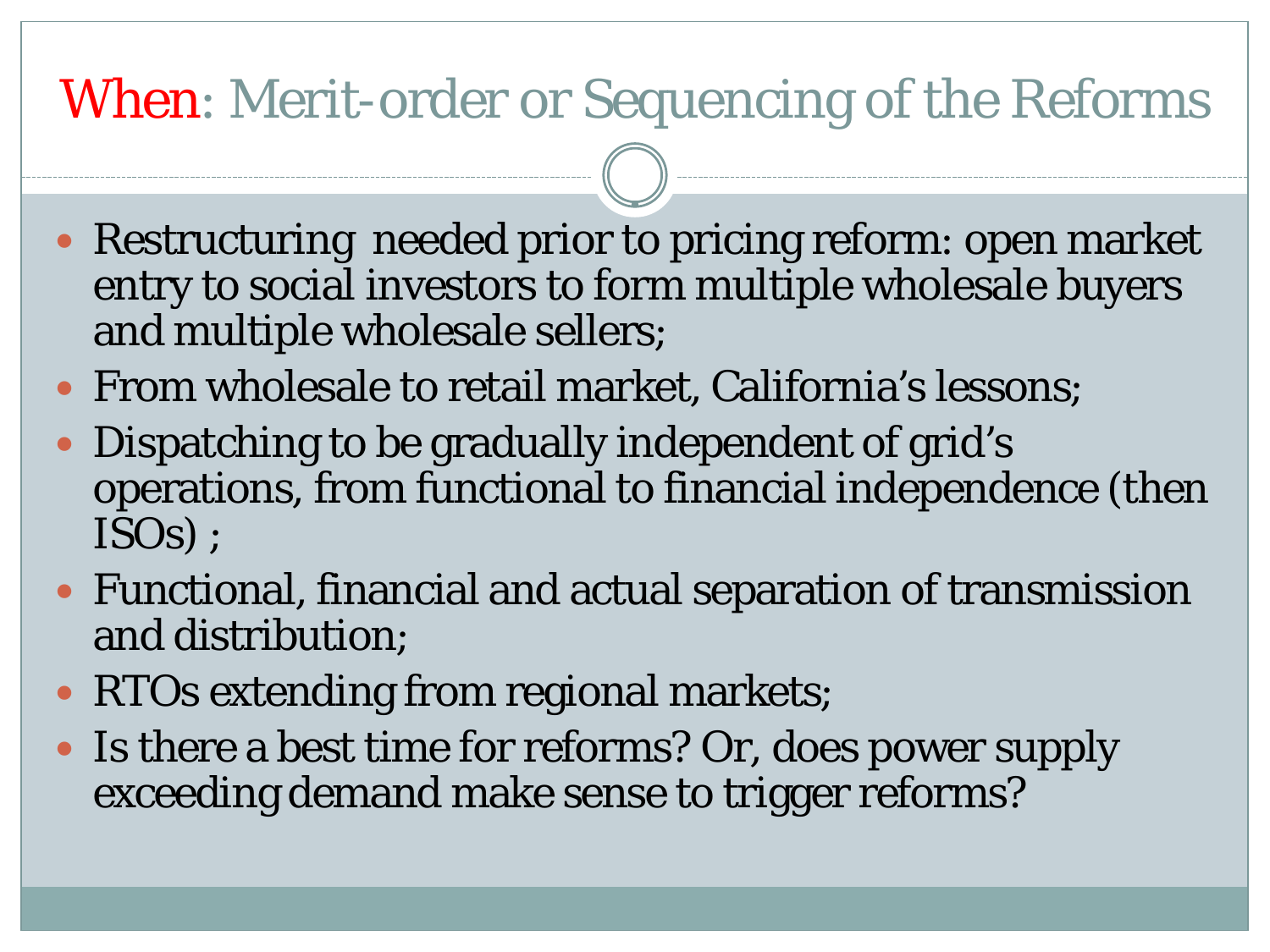### Where: Regional or Nationwide Market

- Unified market model or multiple market models?
- Hybrid models in the U.S. with half market-based RTOs and half vertically integrated utilities at state level;
- Find the criteria or conditions for the most appropriate places to start reforms;
- Does regional trial-and-error method still make sense?
- Past trial failure impedes next reforms, whereas no trial increases risks and uncertainty;
- Reforming the governmental functions and policies.